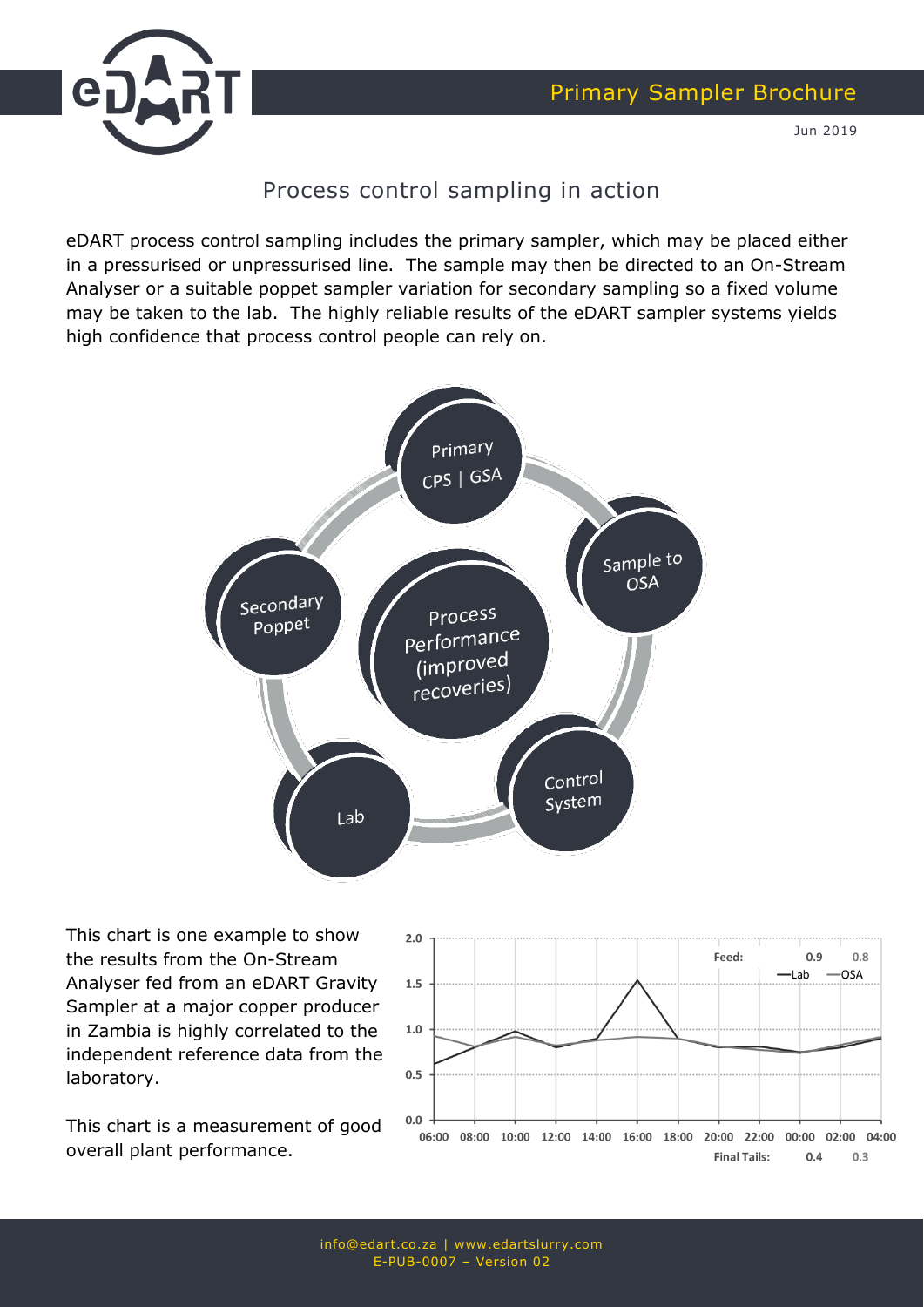

Primary Sampler Brochure

Offset/Inline | Recirculating/Continuous Pressurised samplers

## Centre Pipe Sampler (Pressurised) (PCS)

Here is a selection of pressurised primary samplers that have been developed to retrieve the sample from the central slurry core of the pipe flow:





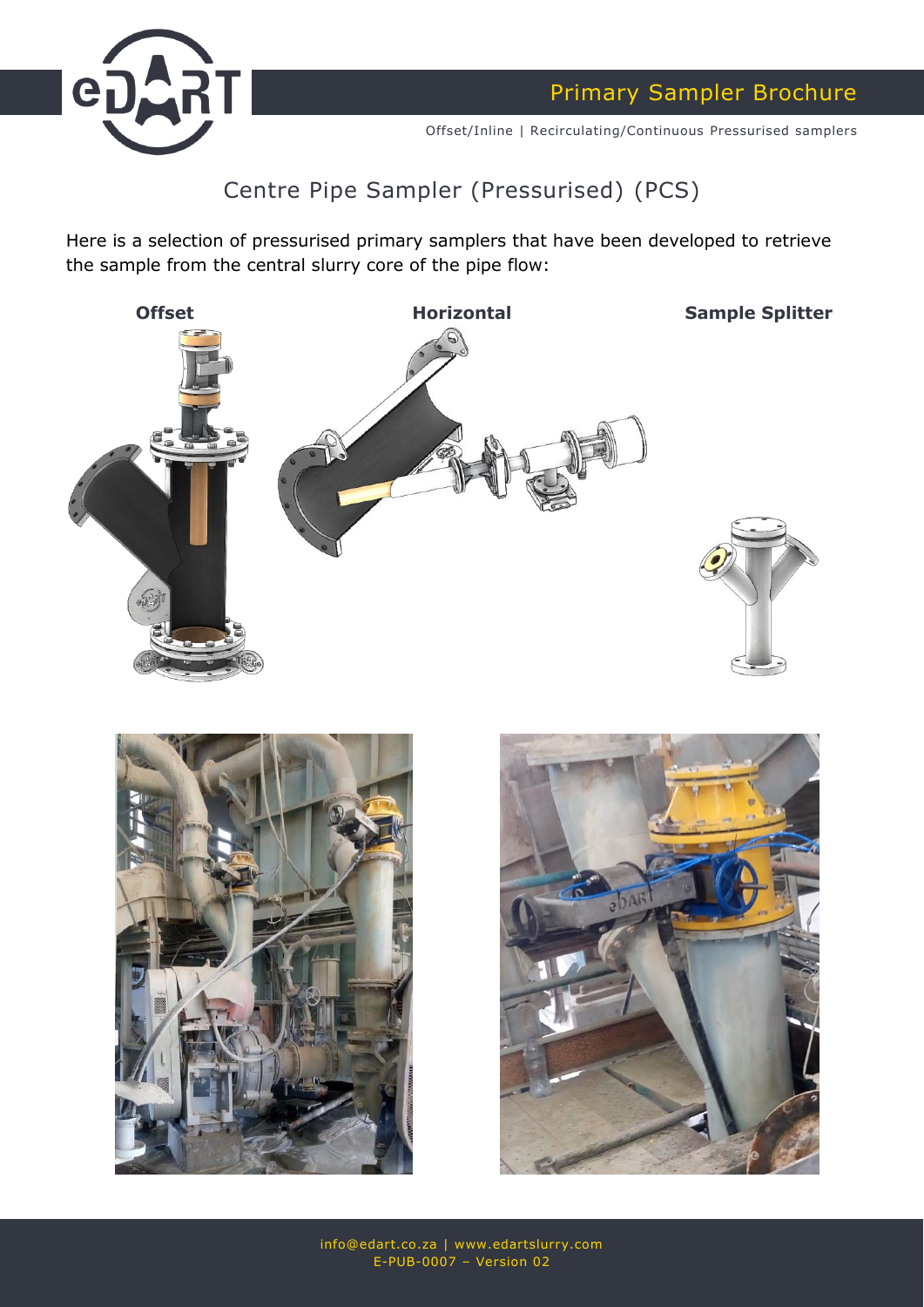

Non-pressurised Gravity samplers

## Gravity (Non-Pressurised) (GSA)

Non pressurised lines have their flow cut across the height of the stream. The primary sampler may be reduced by bypassing the cutter with portals which pass straight through. These have been developed to minimise turbulence in the vicinity of the cutter.

#### **Reducing Cutter Static Cutter**